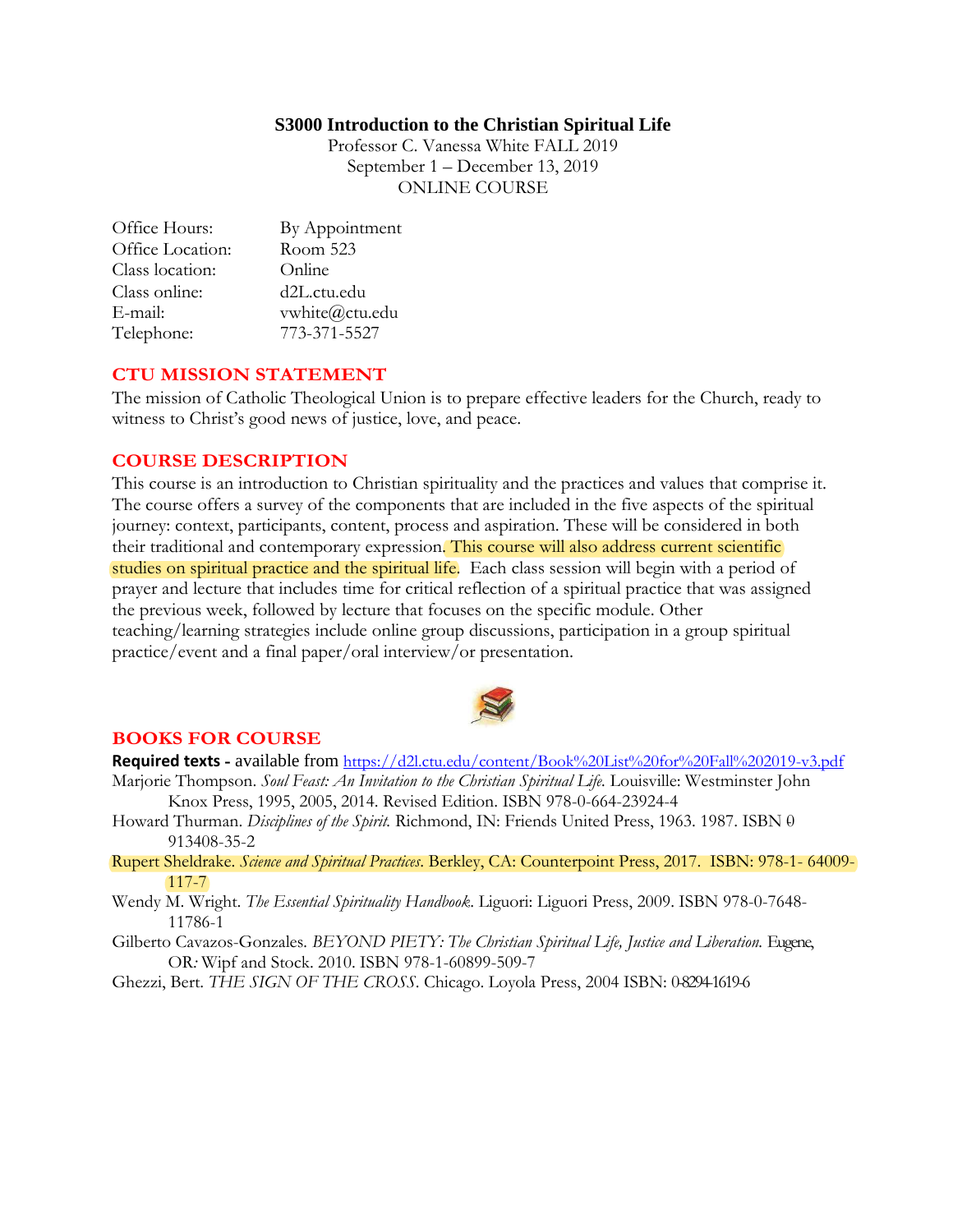# **BOOKS ON RESERVE IN THE CTU PAUL BECHTOLD LIBRARY**



Ronald Rolheiser. *The Holy Longing: The Search for a Christian Spirituality*. New York: Doub ISBN 0-385-49418-1

Marjorie Thompson. *Soul Feast: An Invitation to the Christian Spiritual Life*. Louisville: Westminster John Knox Press, 1995, 2005. ISBN 978-0-664-22947-4

Howard Thurman. *Disciplines of the Spirit*. Richmond, IN: Friends United Press, 1963. 1987. ISBN 0- 913408-35-2

*The Inward Journey.* Richmond, IN: Friends United Press,

Wendy M. Wright. *The Essential Spirituality Handbook*. Liguori: Liguori Press, 2009. ISBN 978-0-7648- 1786- 1

Gilberto Cavazos-Gonzales – *Beyond Piety: The Christian Spiritual Life, Justice* and Liberation. Dorothy C. Bass – *Practicing Our Faith*. Jossey-Bass, 1997, 2005.

Ghezzi, Bert*. THE SIGN OF THE CROSS.* Chicago. Loyola Press, 2004 ISBN: 0-8294-1619-6

# **LEARNING OUTCOMES**

#### **After completing this course, students will be able to:**

- *1.* **Identify, explore, critique and reflect with** a contextual framework, an understanding of Christian spirituality and its impact on the spiritual journey of the student *(MDiv.2; MA1; MAPS1, 3; MA in Sp. Min.1,3)*
- *2.* Recognize, both critically and appreciatively, the five aspects of the Christian spiritual journey. *(MDiv.2; MA1; MAPS1, 3; MA in 1,3)*
- *3.* Access literature on the Christian Spiritual Life and its various dimensions. *(MDiv.2; MA1; MAPS1, 3; MA in Sp. Min. 1,3)*
- *4.* Articulate and engage in spiritual practices that will impact their spiritual and ministerial development. *(MDiv.3; MAPS2, 3; MA in Specimen. 1,3)*
- *5.* Research a specific topic in the Christian Spiritual Life (MA-academic) *(MDiv.2; MA1; MAPS1, 3; MA in Spec. 1,5)*

# **ASSESSMENT METHODS**

- Student performance in this course will be evaluated on the basis of:
	- Presence and participation in class
	- Written and oral assignments associated with readings, notes, class participation and attendance
	- Individual and group presentations assigned during the course.

#### **Criteria used for assessing performance**

- **Content (**e.g. quality of material in the submission of sources learned through course notes and readings; demonstration of ability to support one's position)
- **Communication (**e.g. clarity of thought; clarity of organization of ideas; style—grammar, spelling, proper citation of sources, etc., in group situations ability to work collegially)
- **Critique (**e.g. ability to identify strengths and weakness of ideas/positions presented by self and/or others; attention to what is missing in the positions/ideas of self and /or others; attention to the contexts out of which positions/ideas arise, including one's own context)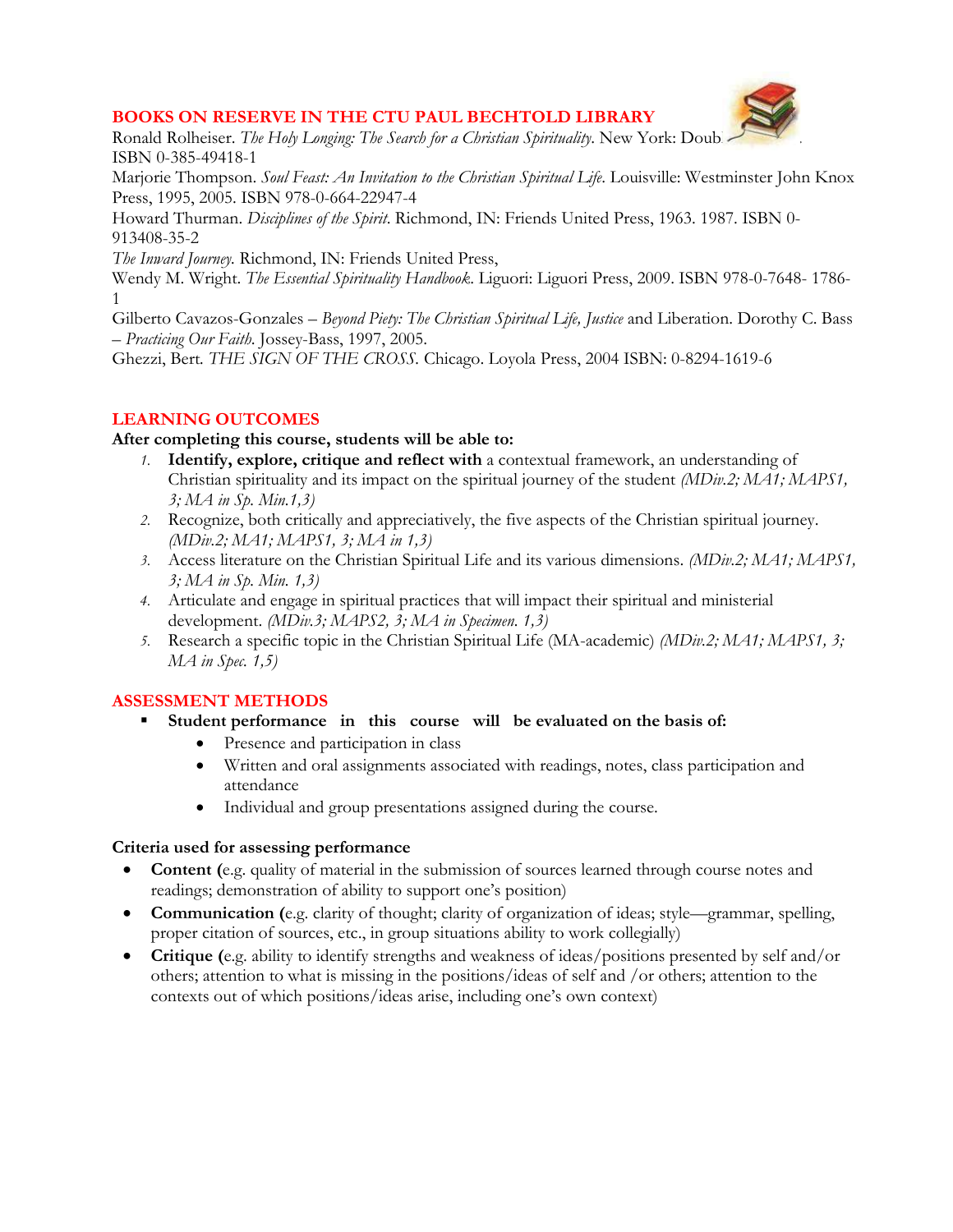#### **GRADING**

#### **Grading and Points**

| $A+$         | 4.00 | 99-100  |
|--------------|------|---------|
| A            | 4.00 | 93-98   |
| $A -$        | 3.75 | 90-92   |
| $B+$         | 3.50 | 87-89   |
| B            | 3.00 | 83-86   |
| $B-$         | 2.75 | 80-82   |
| $C+$         | 2.50 | 77-79   |
| $\mathsf{C}$ | 2.00 | 73-76   |
| $C-$         | 1.75 | 70-72   |
| $D+$         | 1.00 | $67-69$ |

- **A** Indicates the student has **significantly** exceeded the minimum expectations for the assignment. The student has consulted the relevant scholars and has consistently entered into dialogue with these scholars, offering his/her critique of the relevant sources. All the required parts of the assignment are present, and the written presentation is consistently above average, with no errors in spelling or grammar. Student demonstrated leadership in the course.
- **B** Indicates the student has **exceeded the minimum** expectations for the assignment. The student has consulted relevant scholars and has entered into dialogue with most of them, offering his/her critique of the sources. All the required parts of the assignment are present, and the written presentation is above average, with no errors in spelling or grammar. Student demonstrated good participation in the course.
- **C** Indicates the student has **met the minimum** expectations for the assignment. The student has consulted relevant scholars and has represented their views well, at least occasionally offering a critique of the sources. The required parts of the assignment are present, and the written presentation is acceptable, with minimal errors in spelling or grammar. Student made little contribution to the group or class.
- **D** Indicates the student **has not met the minimum** expectations for the assignment in one or more of the following ways: significant critical scholarship is not consulted; significant segments of the assignment are missing or inadequate; or the written presentation is inadequate in grammar, spelling, or format. Minimal participation of student
- **F** Indicates the work is not acceptable for graduate-level study.

**I** Student did not complete work for the course and has consulted with the professor to complete work at later date and has completed necessary forms for an incomplete.

**PI** Student did not complete the work and therefore has received a permanent incomplete in the course and does not receive credit for taking the course.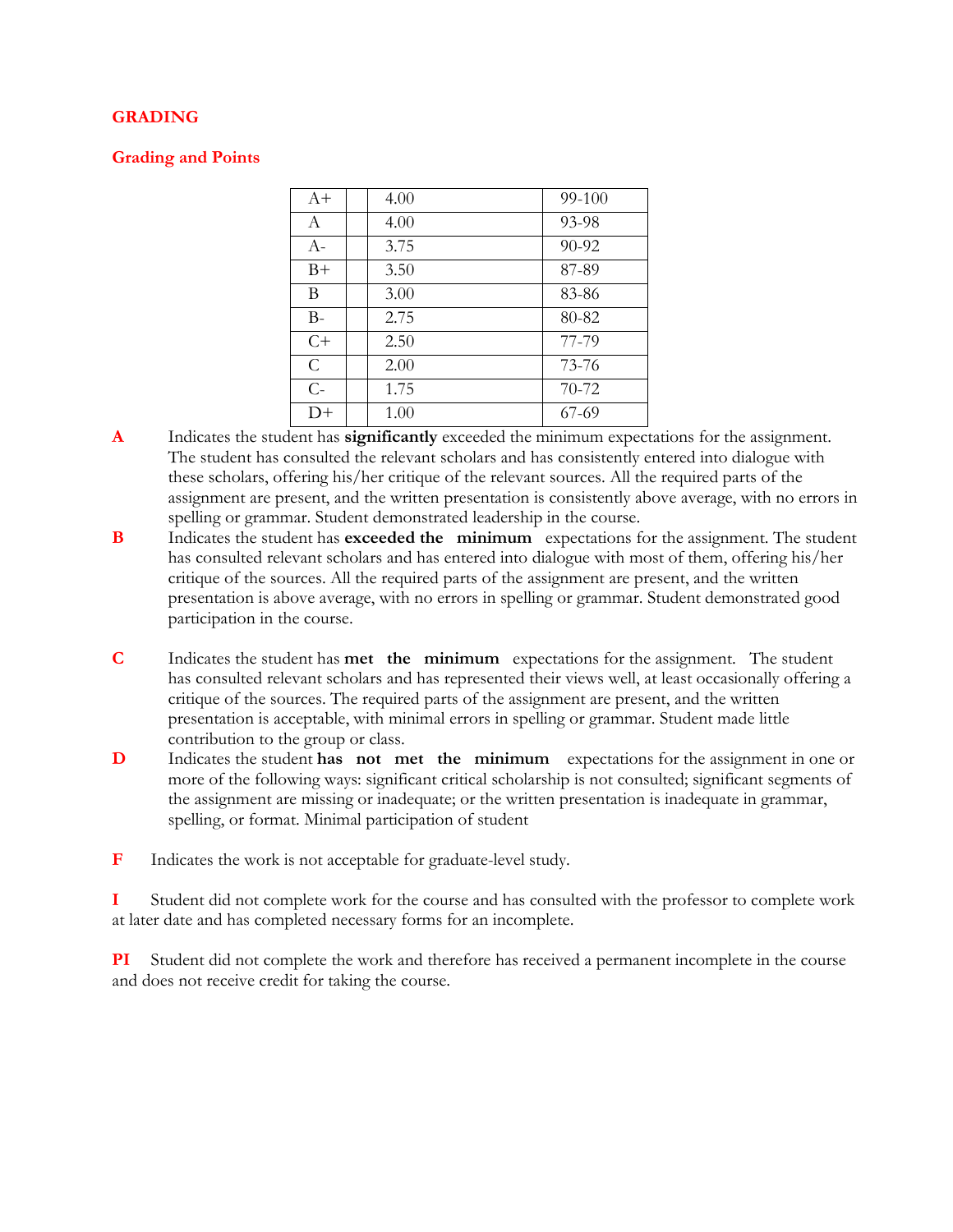# **SPECIFIC ASSESSMENT REQUIREMENTS**

#### **1. PRESENCE, PARTICIPATION AND PRACTICE (PPP) 40 points**

*Students are expected to participate for all class modules. It will be presumed that students have read the assigned readings for the week and have viewed the class lecture for that week. Students must be prepared to engage in conversations surrounding the readings through online postings.*

- **Student Participation -** in class exercises (prayers and other practices), completion and critical reflection of reading assignments and discussions (online and in class) are required.
- **Plan A Prayer Experience** with others in their group. Each student will be paired with another student to plan a prayer experience for the class. This can take the form of a video, written prayer, inclusion of song meditation or other form of prayer.
- **Small Group Critical Responses** Each student will participate in a small group discussion board the entire semester. For each module, the students will write a short critical reflection addressing a **minimum of five readings from that module**. (750 – 1000 words) All students will read the postings and respond. Postings must cite readings. Points will be given for clarity, critical thinking and response to others in the group Critical Responses are due the following days. Responses must be at least 75 -100 words.

#### **Fridays at midnight**

**Responses are due by the Sunday at midnight.** 

*(September 27 on Context; October 25 on Participants; November 15 on Content; December 6 on Process).*

# **2. INDIVIDUAL SPIRITUAL PRACTICE - 20 points Due**: Weekly

Each student will be required to participate in an individual spiritual practice and critically reflect on this experience as well as keep an online journal of their spiritual journey during the class. This journal will include

- **Weekly spiritual practice**
- **Journal Reflection (10 entries) (***Sign of the Cross* and *Disciplines of the Spirit* and other spiritual readings, prayers and reflections during class) Journal reflections are due on Saturday of the week.

# **3. COMMUNAL SPIRITUAL EXPERIENCE 15 points Due:** November 22, 2019

Each student will choose a spiritual event/experience that takes place in the context of a community (such as novena, Taize prayer, holy hour, etc.). Some suggestions include many of the many spiritual events/experiences that are offered at CTU or the neighboring ACTS schools. Student will then write a short reflection/integrative paper (guidelines given in class) on their experience and how this experience contributes to their understanding of the Christian Spiritual Life. Student must consult/inform professor of selection before engaging in the communal spiritual experience. Guidelines and suggestions will be given in class and placed online. Some examples include:

**September 13** Tolton Chicago Pilgrimage

**Novembe**r – Altar De Los Muertos - CTU (prayer at noon)

**Taize Prayer (4th Presbyterian Church. 126 E. Chestnut in Chicago and throughout the global world)** 

**Vesper Services** (Monasteries and retreat centers)

**Prayer Marches (St. Sabina Catholic Church in Chicago**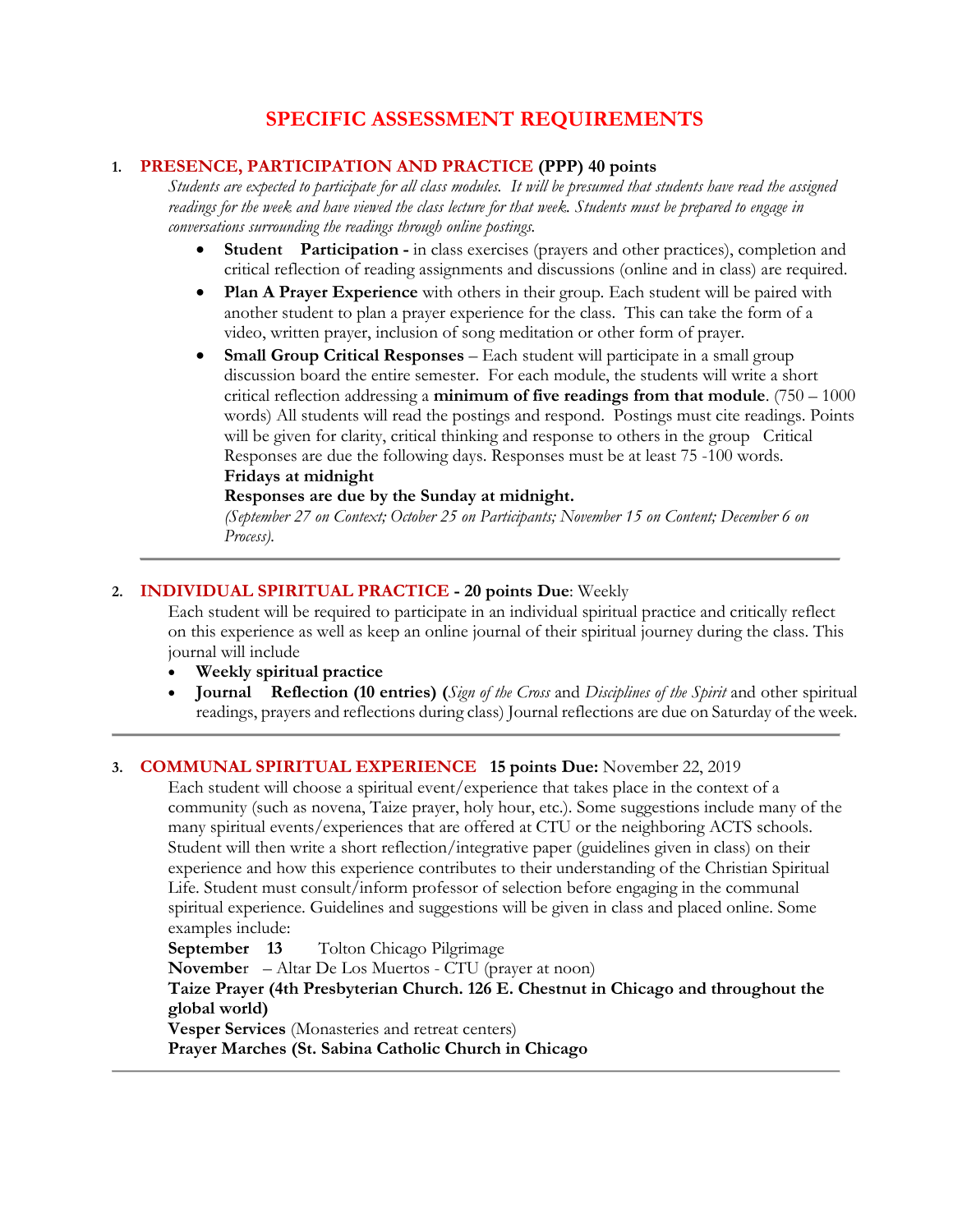# **4. FINAL PRESENTATION/PAPER/ORAL INTERVIEW (FPI)- 25 points**

**Due: Filmed Presentations begin -** Week of November 25, 2019, **Oral and Paper** week of December 6 – 16, 2017

#### **IN CONSULTATION WITH THE PROFESSOR – THE STUDENT WILL CHOOSE FROM ONE OF THE FOLLOWING FOR A FINAL PAPER/PROJECT.**

- **8 – 10-page paper on a specific topic on the Christian Spiritual Life**. Topics will be given in class or student in consultation with the professor will choose a topic. Upon consultation with professor, Pastoral students may write integrative paper covering themes in this course and their implications for ministry & spiritual life. Student must follow CTU writing manual, citation of sources. **MA in Theology/ Research must choose specific topic**
- **20-minute oral filmed presentation** on a specific topic on Christian Spiritual Life.
- **15 minutes - Oral Interview/Discussion** of questions on various themes discussed in the course. Questions will be given to student two weeks before the end of the semester. Student chooses two questions and professor chooses one.

# **POINT ASSESSMENT**

| Participation and other assignments (PPP)                     | 40 points   |
|---------------------------------------------------------------|-------------|
| (in class participation, prayers, critical reflection online) |             |
| Individual Spiritual Experience (ISE)                         | $20$ points |
| <i>(journal and practices)</i>                                |             |
| Group Spiritual Life Experience and Paper (GSL)               | 15 points   |
| Final Presentation/Paper/Oral Interview (FPI)                 | 25 points   |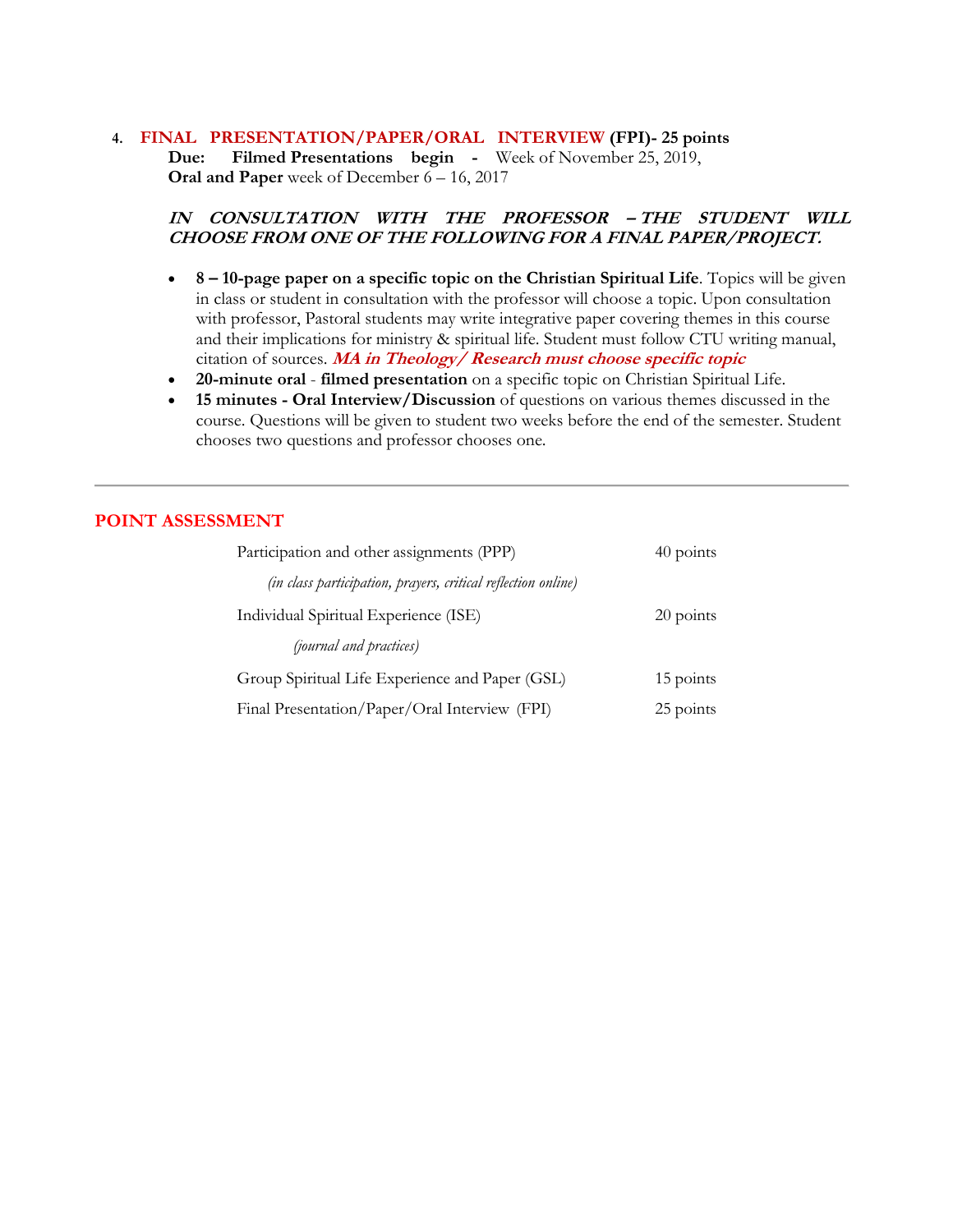#### **EXPECTATIONS**

**Bias-Free Language** – "Faculty and students are expected to use inclusive, nondiscriminatory language when referring to human beings in classroom presentations and discussions, in written materials and papers for courses, and in projects or thesis. While recognizing the complexity of the cultural contexts and theological issues around the question of how we name God, everyone is also encouraged to use gender neutral or gender-balanced language and imagery as far as possible when they speak about God." [Cf. Student handbook, 4.2.6]

**Netiquette and Nethics** *– policy on Netiquette found on union site.*

**COPYRIGHT POLICY** – "It is the intent of Catholic Theological Union (CTU) that all members of the CTU community adhere to the provisions of the United States Copyright Law (Title 17, USC, Section 101 *etseq*) and all related legislative acts. CTU expects those using materials which are or may be copyright protected to be familiar with and comply with copyright law. For more information about copyright go to:<http://www.copyright.gov/title17/92chap1.html#107> [cf. Student Handbook, 12.4]

**POLICY FOR MISSED CLASSES AND LATE ASSIGNMENTS:** It is the responsibility of each student who misses a class for whatever reason to inform one of the course instructors by phone or email. Students are then given a week to submit a make-up summary paper. This will take the form of a 500-word (or 2 pages double-spaced) summary of the main points of the readings for the week. Cf. "Missed Class Assignment" on course site on Union. Failure to makeup the class will impact the student's grade. It is also the responsibility of students to turn in assignments on the date assigned. Failure to do so will lower a student's cumulative grade points.

**STATEMENT ON ACADEMIC INTEGRITY – see Student Handbook** Section 4, Plagiarism. Academic integrity demands that a student acknowledge all sources employed in the preparation of written assignments, whether in the use of exact quotations, or in substantial reproduction of ideas. **Failure to do so (plagiarism) will result in a failing grade for the course and may also result in dismissal.**

#### **CAMPUS RESOURCES**

**Library Hours:** <https://ctu.edu/the-paul-bechtold-library/>**For information,** Kristine Velden, Library Director, [kveldheer@ctu.edu o](mailto:kveldheer@ctu.edu)r 773-371-5460 **English for Theological Education:** contact Christina Zaker

**Writing Handbook**: located in the Helpful Links section of D2L at https://d2l.ctu.edu.

**Writing & Resource Center:** There are a number of writing resources all CTU students. The Writing and Resource Center is located in room 338 for drop in help with writing and presentation skills. Contact: Kathleen Martin, [kmartin@ctu.edu, r](mailto:kmartin@ctu.edu)oom 370B. **Technology Help:** D2L and Educational Technology, Rick Maundy, [rmauney@ctu.edu](mailto:rmauney@ctu.edu)

**Information Technology help desk:** support(@ctu.edu

**Student Services:** contact Carmen Salas, Room 347; 773-371-5536;

**Academic Calendar**:<http://www.ctu.edu/academics/academic-calendar>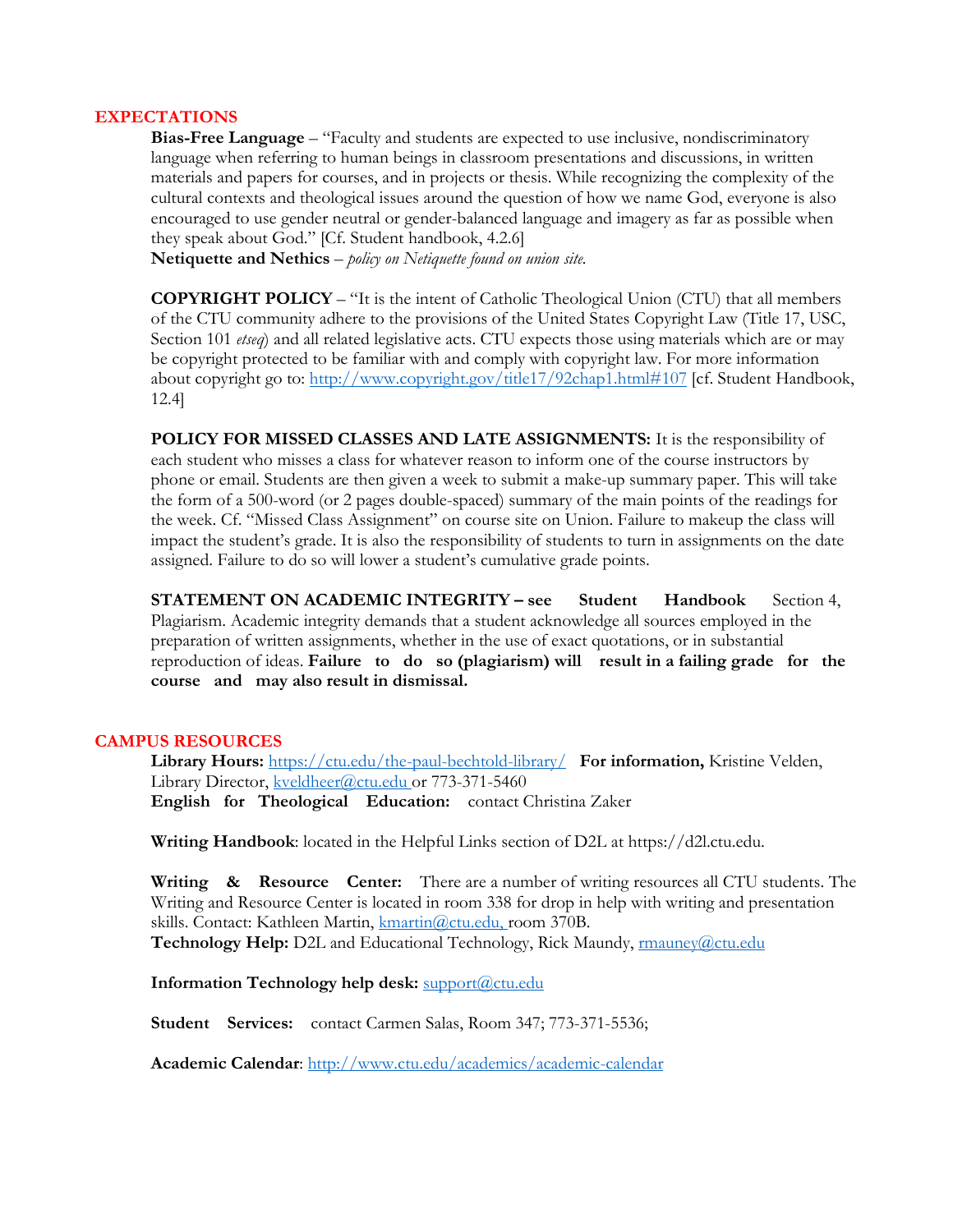# **COURSE CALENDAR**

# **PRE-MODULE**

#### **WEEK ONE – September 1 – 8, 2019 INTRODUCTIONS**

#### **Objective:**

Student will begin to define spirituality.

# **Reflection and Posting Assignment:**

- What is your definition of spirituality?
- Describe your spiritual journey.
- Post your introduction and definition of spirituality online. Short reflection please.

# **SPIRITUAL PRACTICE READING**: Bert Ghezzi*. The Sign of the Cross - Introduction*

- Michael Downey. "Understanding Christian Spirituality" in **SPIRITUALITY TODAY** Fall 1991, Vol.43 No. 3, pp. 271-280.
- <http://www.spiritualitytoday.org/spir2day/91433downey.html>
- Gilberto Cavazos-González, OFM.<http://spiritualitas.edublogs.org/2010/10/> or *Beyond Piety.* 1 27.
- Ronald Rolheiser. "What is Spirituality" in *Holy Longing.* 1 19. (on D2L)
- Thea Bowman. "Spirituality: The Soul of the People" definition on D2L

# **MODULE ONE**

# **CONTEXT of the Christian Spiritual Life**

# **Objectives for Module One:**

- Student will be able to gain a greater understanding of their context in the world and the social context of others.
- Students will be able to name social and developmental factors that impact the spiritual life.
- Students will be able to describe how their current context and focus on technology and activity shapes the spiritual life
- Students will be able to state how culture and context shape and impact the spiritual life

# **[1-A] WEEK TWO –September 8 – 14, 2019 (CONTEXT – The World) PRACTICE: BE STILL**

# **Journal Assignment:**

**SPIRITUAL PRACTICE READING**: Bert Ghezzi. *The Sign of the Cross – Chapter 1*

# **Critical Reading Assignment**

- Ronald Rolheiser. "The Current Struggle with Christian Spirituality" in *The Holy Longing*. 20 41.
- Marjorie Thompson. "Hunger and Thirst for the Spirit: The Spiritual Yearning of Our Time. *Soul Feast*. Chapter One. 1 – 16.
- Tran, Mai-Anh Le. "Narrating lives, narrating faith: "organic hybridity" for contemporary Christian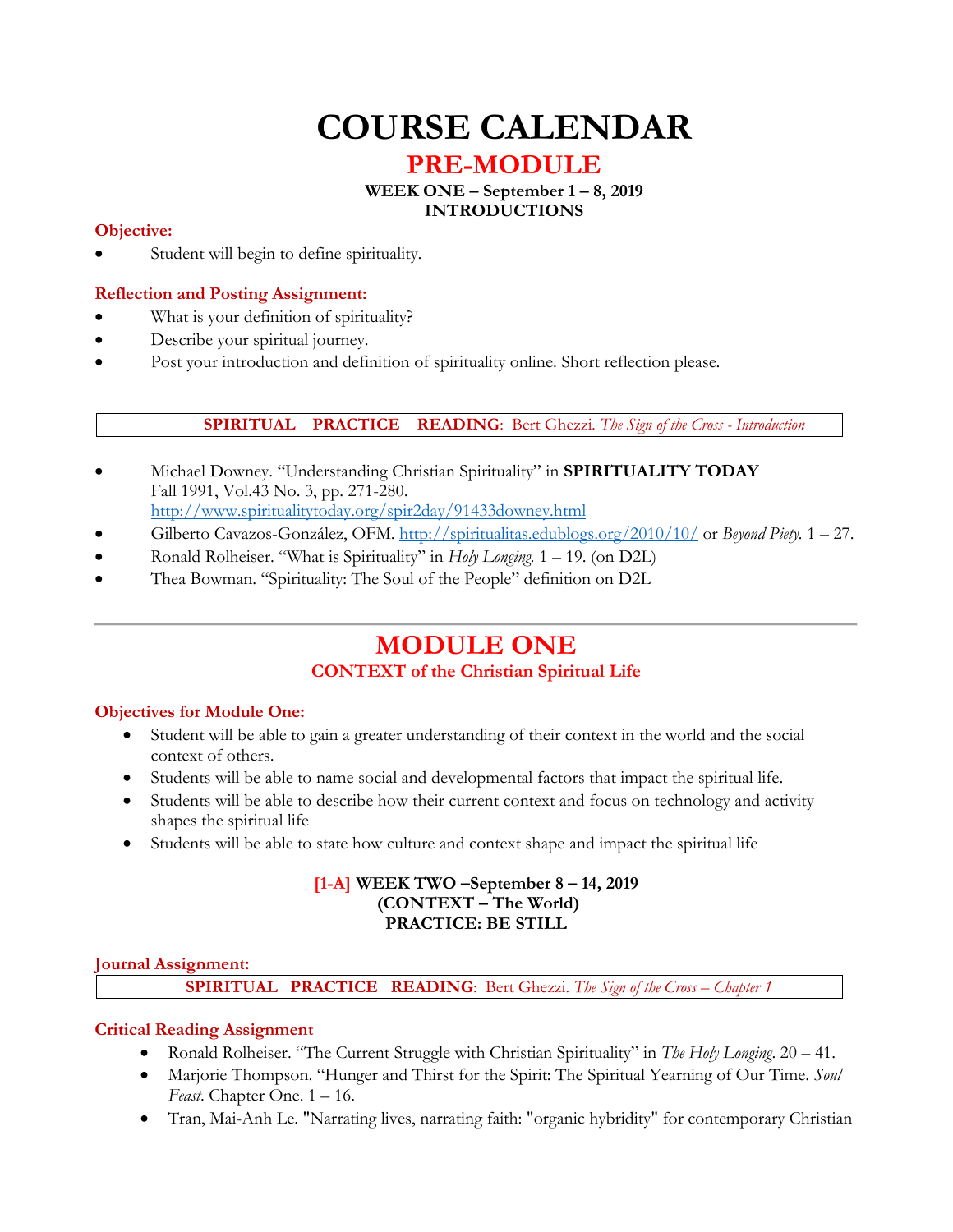Religious Education." *Religious Education* 105, no. 2 (March 1, 2010): 188-203.

- Yust, Karen-Marie. 2014. "Digital power: exploring the effects of social media on children's spirituality." *International Journal of Children's Spirituality* 19, no. 2: 133-143. ATLASerials, EBSCOhost (accessed September 1, 2017). http://ezproxy.ctu.edu:2048/login?url[=http://search.ebscohost.com/login.aspx?direct=true&db=](http://search.ebscohost.com/login.aspx?direct=true&db=rf) [rf](http://search.ebscohost.com/login.aspx?direct=true&db=rf) h&AN=ATLAn3767075&scope=site
- Optional Shared Statement on racism & hate crimes by Academy of Catholic Hispanic Theologians and Black Catholic Theological Symposium [http://www.ctu.edu/story/article/statement-regarding-](http://www.ctu.edu/story/article/statement-regarding-most-recent-surge-racist-hate-crimes-united-states-issued-bcts) [most-recent-surge-racist-hate-crimes](http://www.ctu.edu/story/article/statement-regarding-most-recent-surge-racist-hate-crimes-united-states-issued-bcts)[united-states-issued-bcts](http://www.ctu.edu/story/article/statement-regarding-most-recent-surge-racist-hate-crimes-united-states-issued-bcts)

# **[1-B] WEEK THREE – September 15 – 21, 2019 (CONTEXT – Journey and Growth) PRACTICE: SABBATH**

# **Journal Assignment**

**SPIRITUAL PRACTICE READING**: Bert Ghezzi. *The Sign of the Cross, Chapter 2*

# **Writing Assignment:**

#1 Small Group Critical Reflection Discussion of readings from Module One. Due on September 21

# **Critical Reading Assignment**

- Rogoff. Barbara. "Orientating Concepts and Ways of Understanding the Cultural Nature of Human
- Development. *The Cultural Nature of Human Development.* NY: Oxford University Press, 3 34 (online)
- Marjorie Thompson. "Reclaiming Sabbath" in *Soul Feast*. Chapter Three. 69-79.

# **CHOOSE 2**

- Demarest, Bruce A. "Reflections on developmental spirituality: journey paradigms and stages." *Journal of Spiritual Formation & Soul Care* 1, no. 2 (September 1, 2008): 149-167. *ATLA Religion Database with ATLASerials*, EBSCO*host* (accessed September 1, 2017)).
- Parker, Stephen, and Yvonne Bissonnette Tate. "Using Erikson's developmental theory to understand and nurture spiritual development in Christians." *Journal of Psychology and Christianity* 26, no. 3 (September 1, 2007): 218-226. *ATLA Religion Database with ATLASerials*, EBSCO*host*  http://ezproxy.ctu.edu:2048/login?url[=http://search.ebscohost.com/login.aspx?direct=true&db=](http://search.ebscohost.com/login.aspx?direct=true&db=rfh) [rfh&](http://search.ebscohost.com/login.aspx?direct=true&db=rfh) AN=ATLA0001625252&scope=site
- Ion Rainbow. "Spiritual and faith development in the later years." *Review & Expositor* 88, no. 3 (June 1, 1991): 195-204. *ATLA Religion Database with ATLASerials*, EBSCO*host* (accessed September 1, 2017). http://ezproxy.ctu.edu:2048/login?url[=http://search.ebscohost.com/login.aspx?direct=true&db=](http://search.ebscohost.com/login.aspx?direct=true&db=rfh) [rfh&](http://search.ebscohost.com/login.aspx?direct=true&db=rfh) AN=ATLA0000843089&scope=site
- Darian Duckworth. "*The Unplugged Pastor" in. Church Health Reader online.* [https://chreader.org/the](https://chreader.org/the-unplugged-pastor/)[unplugged-pastor/](https://chreader.org/the-unplugged-pastor/)
- Scott Morris. *Healing Sabbath*. Church Health Reader.<https://chreader.org/healing-sabbath/>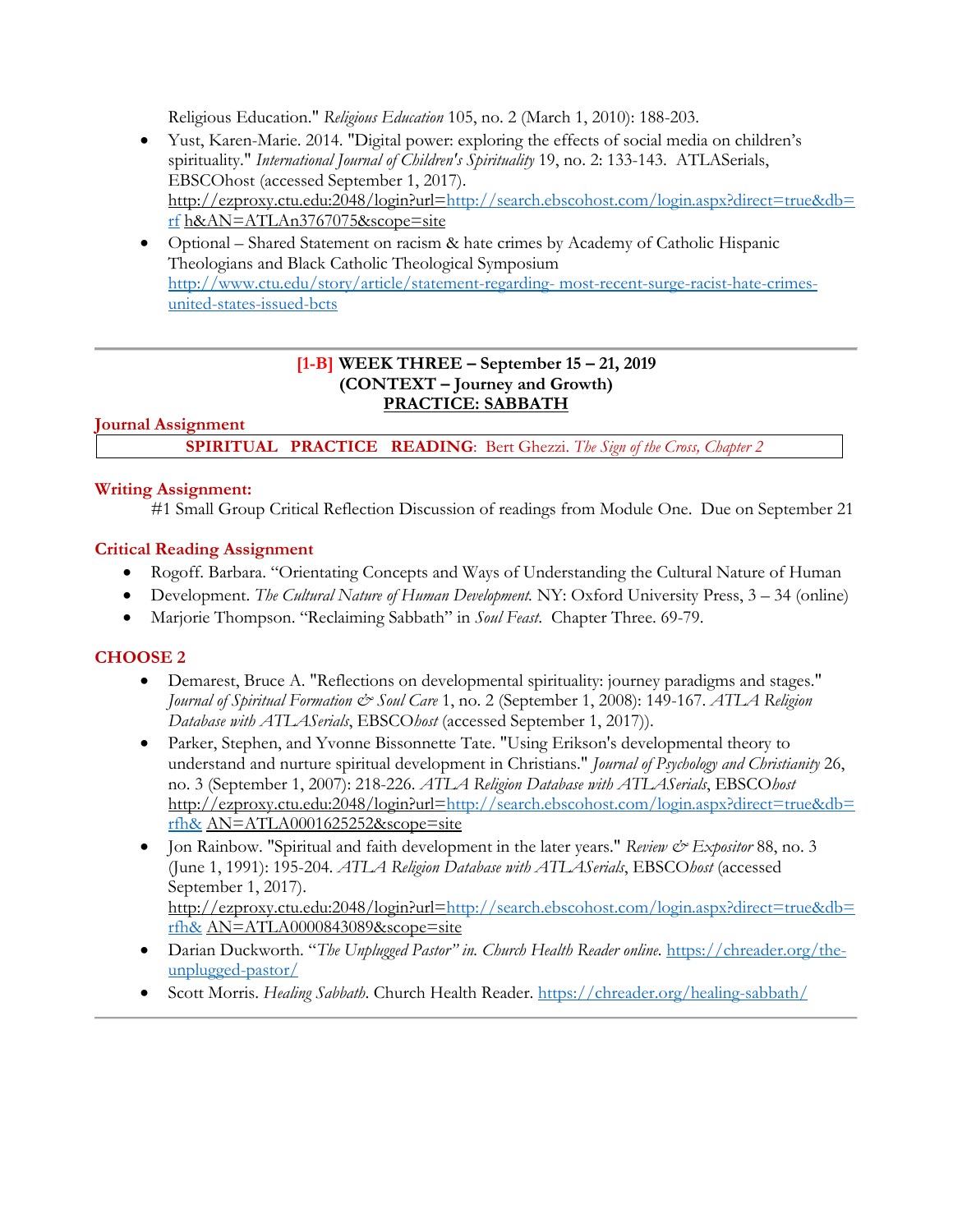# **MODULE TWO**

# **PARTICIPANTS of the Christian Spiritual Life**

#### **Objectives for Module Two:**

- Student will be able to articulate and differentiate the three participants of the Christian Spiritual Life.
- Students will be able to demonstrate how understanding of the three participants of the Christian Spiritual Life shapes the spiritual journey.
- Students will be able to name how hospitality is a non-negotiable of the Christian Spiritual Life.
- Student will be able to demonstrate the impact of the practice of sabbath on their spiritual life.

# **[2-A] WEEK FOUR – September 22 – 28, 2019 THE TRIUNE GOD – Others – Self (Creator – Redeemer – Sanctifier)**

#### **Journal Assignment SPIRITUAL PRACTICE READING**: Bert Ghezzi. *The Sign of the Cross, Chapter 3*

#### **Critical Reading Assignment**

- Gilberto Cavazos-Gonzales. "God's Liberating Family GOD-JESUS-HOLY SPIRIT" in *Beyond Piety*. 41 -49
- C. Vanessa White. "The Holy Spirit in the Acts of the Apostles" *The Bible Today.* Vol 54. No. 3 (May/June 2014) 141 – 146.
- Wendy Wright. "Belonging to the Mystical Body" in *The Essential Spirituality Handbook.* 35 97.
- Winn, Albert C. 1979. "Holy Spirit and the Christian life." *Interpretation* 33, no. 1: 47-57. *ATLA Religion Database with ATLASerials*, EBSCO*host*  http://ezproxy.ctu.edu:2048/login?url[=http://search.ebscohost.com/login.aspx?direct=true&db=](http://search.ebscohost.com/login.aspx?direct=true&db=rf) [rfh](http://search.ebscohost.com/login.aspx?direct=true&db=rf)&AN=ATLA0000769819&scope=site
- Ronald Rolheiser. "The Incarnation as the Basis for a Christian Spirituality" in *Holy Longing* 71 107.

# **[2-B] WEEK FIVE – September 29 – October 5, 2019 (PARTICIPANTS)**

#### **THE TRIUNE GOD – Others – Self**

**Saints, Holy Men and Women, Spiritual Companions Family – Friends, Human Family**

#### **Journal Assignment**

**SPIRITUAL PRACTICE READING**: Bert Ghezzi. *The Sign of the Cross, Chapter 4 & 5*

#### **Critical Reading Assignment**

- Gilberto Cavazos-Gonzales. "God's Liberating Family Virgin Mary/Communion of Saints" in *Beyond Piety.* 41 -49
- Wendy Wright. "Charisms in the Body of Christ" in *The Essential Spirituality Handbook. 207-275.*
- Marjorie Thompson. "Companions on the Journey: The Gift of Spiritual Direction" and "Entertaining Angels Unawares" in *Soul Feast.* 107 - 148.

#### **Choose One:**

• Kerry Alys Robinson. "Why Catholics are Called to Radical Hospitality in These Political Times. *America***.** September 4, 2017. [https://www.americamagazine.org/politics-society/2017/08/24/why-](https://www.americamagazine.org/politics-society/2017/08/24/why-catholics-are-called-radical-hospitality-these-political-times)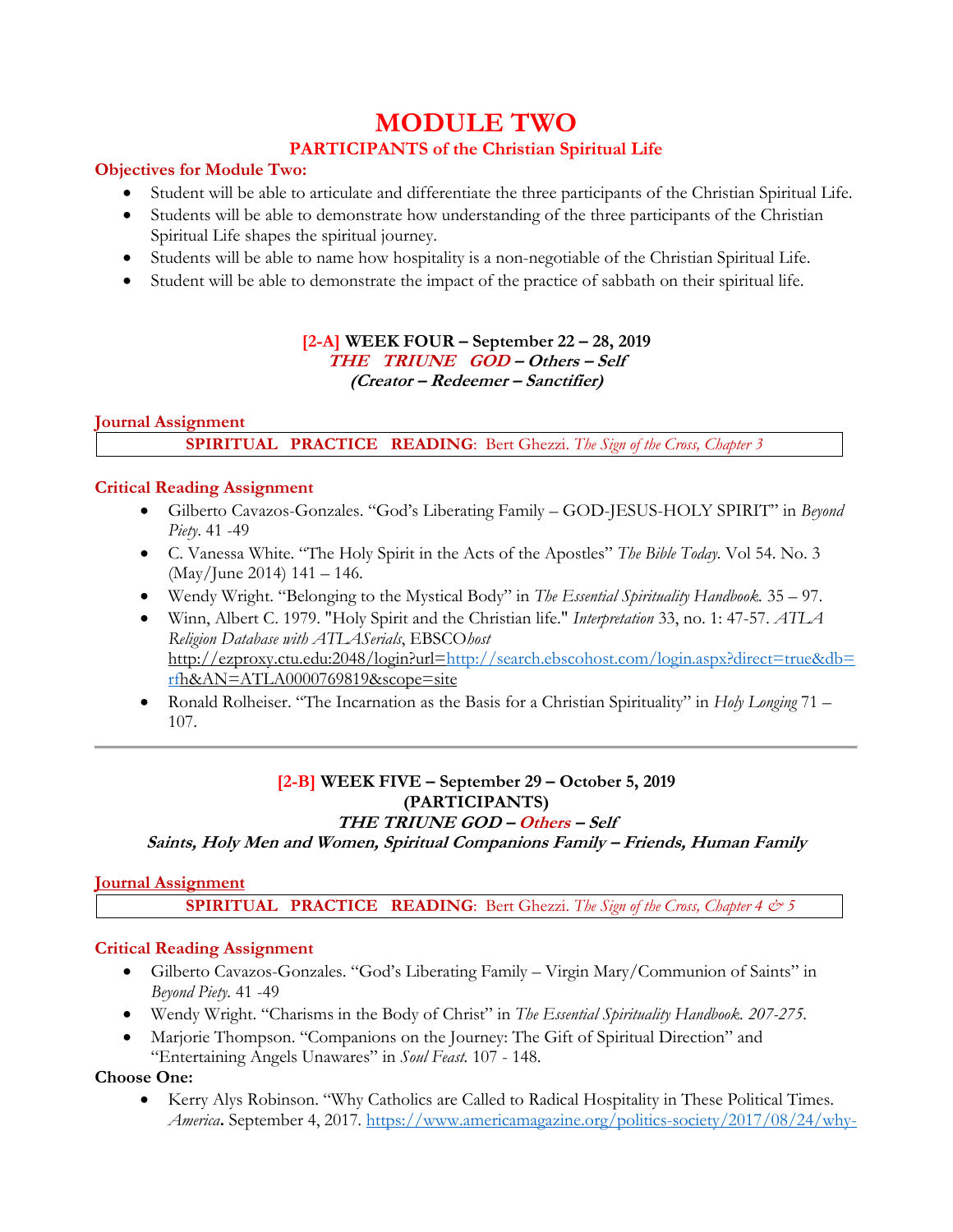[catholics-are-called-radical-hospitality-these-political-times](https://www.americamagazine.org/politics-society/2017/08/24/why-catholics-are-called-radical-hospitality-these-political-times)

- Rachel Bundang "May you storm heaven with your prayers: Devotions to Mary and Jesus in Filipino American Catholic Life. *Off the Menu: Asian and Asian North American Women's Religion and Theology* (WJKP, 2007), esp.)
- Anna Maria Pineda. "Hospitality" in *Practicing Our Faith*. Jossey-Bass Publishers, 29 42.

# **[2-C] WEEK SIX – October 6 – 12, 2019 (PARTICIPANTS) THE TRIUNE God –Others - Self**

**–**

#### **Journal Assignment**

**SPIRITUAL PRACTICE READING:** Bert Ghezzi: The Sign of the Cross. Chapter 6 & 7

# **Critical Reading Assignment**

•Gilberto Cavazos-Gonzales. "Embracing Our Reality" in Beyond Piety. 28 - 40 **Choose three:**

- Wesche, Kenneth Paul. 1999. "Eastern Orthodox Spirituality: Union with God in Theosis." *Theology Today* 56, no. 1: 29-43. *ATLA Religion Database with ATLASerials*, EBSCO*host*  http://ezproxy.ctu.edu:2048/login?u[rl=http://search.ebscohost.com/login.aspx?direct=true&db=](http://search.ebscohost.com/login.aspx?direct=true&db=rfh&A) [rfh&A](http://search.ebscohost.com/login.aspx?direct=true&db=rfh&A) N=ATLA0000985335&scope=site
- Díaz-Stevens, Ana María. "Memory, Imagination, and Tradition: Diasporic Latino Spirituality." *Union Seminary Quarterly Review* 53, no. 1-2 (January 1, 1999): 1-18. *ATLA Religion Database with ATLASerials*, EBSCO*host* (accessed September 8, 2013).
- White, C Vanessa. "I'm gonna do what the Spirit says do:" A Spirituality of laity in mission." *New Theology Review* 24, no. 2 (May 2011): 85-88. *ATLA Catholic Periodical and Literature Index*, EBSCO*host*  (accessed September 8, 2013).
- Kujawa-Holbrook, Sheryl A. "Resurrected lives: relational evangelism with young adults." *Congregations* 37, no. 2 (March 1, 2010): 17-21. *ATLA Religion Database with ATLASerials*, EBSCO*host*  http://ezproxy.ctu.edu:2048/login?u[rl=http://search.ebscohost.com/login.aspx?direct=true&db=](http://search.ebscohost.com/login.aspx?direct=true&db=rfh&A) [rfh&A](http://search.ebscohost.com/login.aspx?direct=true&db=rfh&A) N=ATLA0001791934&scope=site
- Thanh-Tu, Nguyen, Christian R Bellehumeur, and Judith Malette. 2014. "Faith in God and posttraumatic growth: a qualitative study among Vietnamese Catholic immigrants." *Counseling Et Spiritualité*33, no. 2: 137-155. *ATLA Religion Database with ATLASerials*, EBSCO*host* (accessed September 1, 2017).
- Traitler, Reinhild. "Feminist and Orthodox spiritualities: "women's spirituality." *Ecumenical Review*  60, no. 1-2 (January 1, 2008): 16-28. *ATLA Religion Database with ATLASerials*, EBSCO*host*  http://ezproxy.ctu.edu:2048/login?u[rl=http://search.ebscohost.com/login.aspx?direct=true&db=](http://search.ebscohost.com/login.aspx?direct=true&db=rfh&A) [rfh&A](http://search.ebscohost.com/login.aspx?direct=true&db=rfh&A) N=ATLA0001703695&scope=site
- Orlando Espín. The God of the Vanquished: Foundations for a Latino Spirituality in *The Faith of the People*. Orbis Books, 1997. 11 – 31.
- Oduyoye, Mercy Amba. "Praying for God's transformation in Africa." *Ecumenical Review* 57, no. 3 (July 1, 2005): 281-283. *ATLA Religion Database with ATLASerials*, EBSCO*host*  (http://ezproxy.ctu.edu:2048/login?url[=http://search.ebscohost.com/login.aspx?direct=true&db](http://search.ebscohost.com/login.aspx?direct=true&db=rfh) [=rfh&](http://search.ebscohost.com/login.aspx?direct=true&db=rfh) AN=ATLA0001516067&scope=site
- Tinker, George E. 1992. "Spirituality, Native American personhood, sovereignty and solidarity." The Ecumenical Review 44, no. 3: 312-324. ATLA Religion Database with ATLASerials, EBSCOhost (accessed September 5, 2017)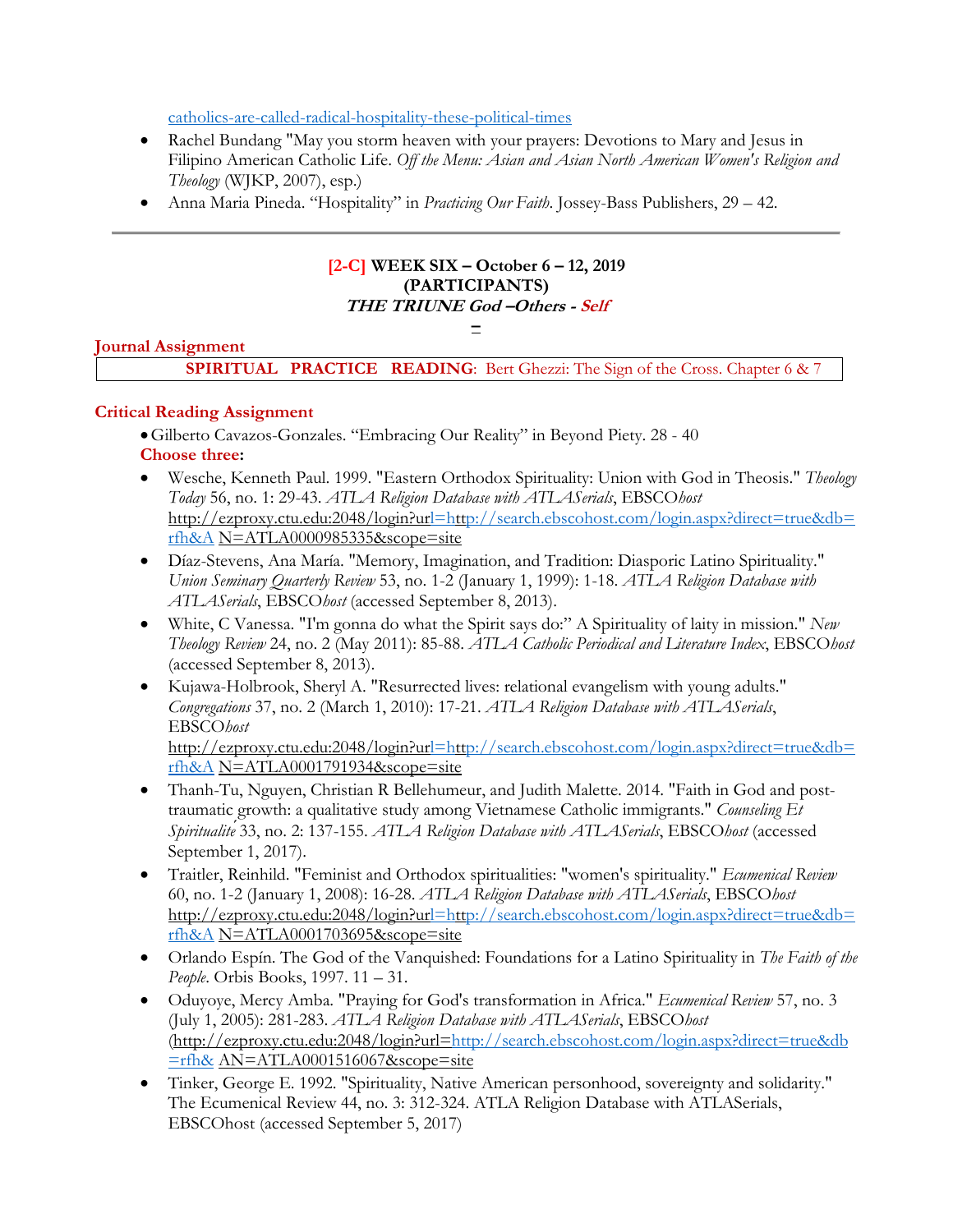• Wedow, Robbee, Landon Schnabel, Lindsey K. D. Wedow, and Mary Ellen Konieczny. 2017. "'I'm Gay and I'm Catholic': Negotiating Two Complex Identities at a Catholic University." *Sociology of Religion* 78 (3): 289–317. doi:10.1093/socrel/srx028.https://ctu.idm.oclc.org/login?url=http://search.ebscohost.com/login. aspx?direct=true&db=a9h&AN=125529207&scope=site

#### **Writing Assignment:**

#2 Small Group Critical Reflection Discussion of readings from Module Two. Due on October 11.



*"Every person needs to take one day away. A day in which one consciously separates the past from the future. Jobs, family, employers, and friends can exist one day without any one of us, and if our egos permit us to confess, they could exist eternally in our absence. Each person deserves a day away in which no problems are confronted, no solutions searched for. Each of us needs to withdraw from the cares which will not withdraw from us."* **–**

**Maya Angelou – Wouldn't Take Nothing for the Journey, 2011**

**This week is given to you to help you catch up on your reading for the semester. Begin the week with taking a little time to refresh and renew for the week's journey ahead.**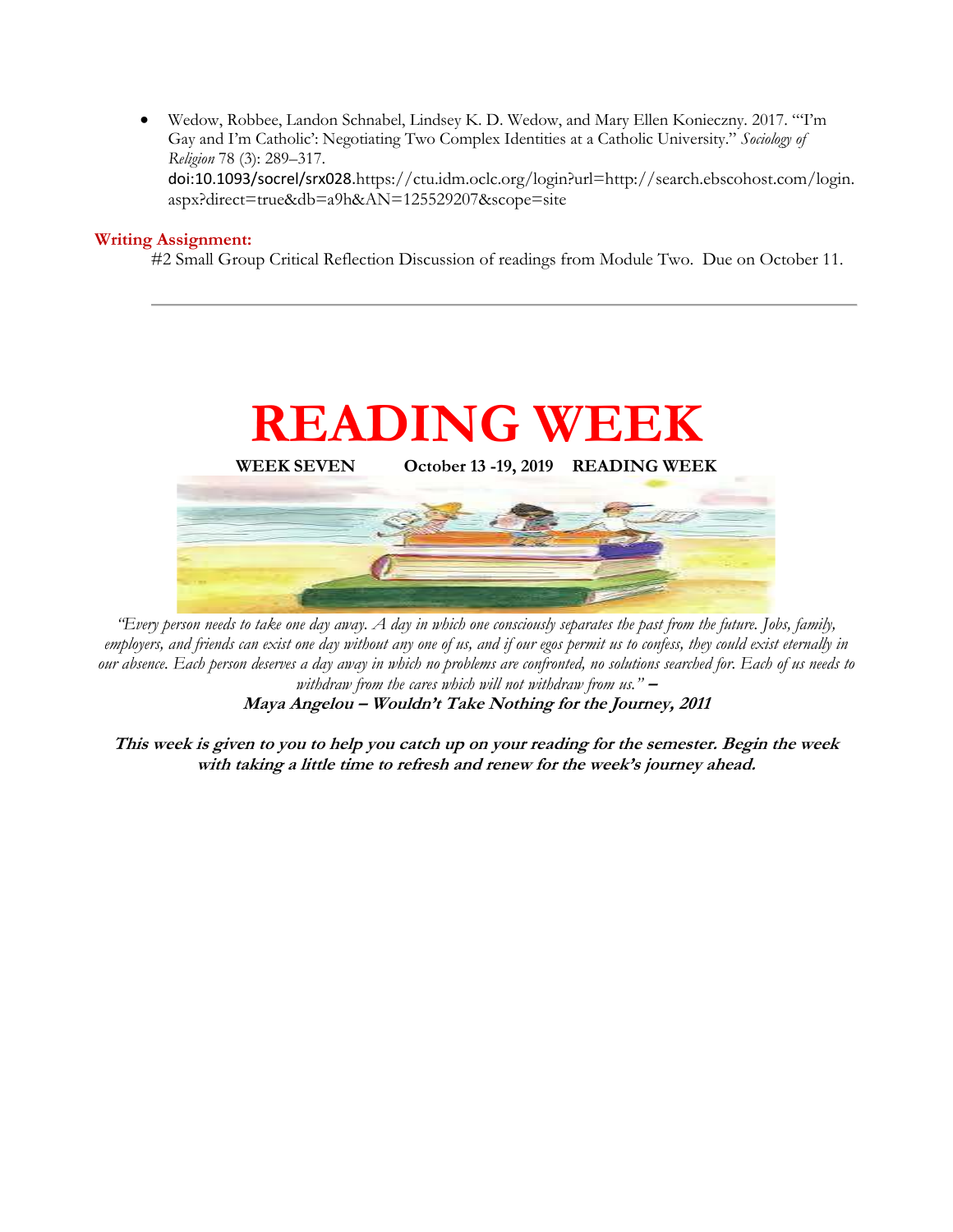# **MODULE THREE**

# **CONTENT of the Christian Spiritual Life**

# **Objectives for Module Three**

- Student will be able to name at least three content/sources for the Christian Spiritual Journey and their importance.
- Student will be able to state why sign and symbol are important sources/content for the Christian Spiritual Life.
- Student will be able to state how worship and prayer are both seen as content and processes of the Christian Spiritual life.

# **[3-A] WEEK EIGHT – October 20 – 26, 2019**

# **BIBLE – SPIRITUAL READING – ICONOGRAPHY– LECTIO DIVINA OR VISIO DIVINA**

# **Journal Assignment**

**SPIRITUAL PRACTICE READING**: Howard Thurman. "Growing in Wisdom and Stature" in *Disciplines of the Spirit.* 38

# **Critical Reading Assignment**

- Cecilia Gonzales Andrieu "Afro-Latina Woman Re-images Michelangelo's 'The Creation of Adam'in *America* June 6, 2017. [https://www.americamagazine.org/arts-culture/2017/06/06/afro](https://www.americamagazine.org/arts-culture/2017/06/06/afro-latina-artist-reimagines-michelangelos-creation-adam)[latina-artist-](https://www.americamagazine.org/arts-culture/2017/06/06/afro-latina-artist-reimagines-michelangelos-creation-adam) [reimagines-michelangelos-creation-adam](https://www.americamagazine.org/arts-culture/2017/06/06/afro-latina-artist-reimagines-michelangelos-creation-adam)
- Gilberto Cavazos-Gonzales. "God's Formative Word" in *Beyond Piety.* 40-82
- Marjorie Thompson. "Chewing the Bread of the Word: The Nature and Practice of Spiritual Reading" in *Soul Feast.* 19-31.
- Stylianos, Abp of Australia. *"*The icon in Orthodox spirituality." *Phronema* 4, (January 1, 1989): 5- 13.*ATLA Religion Database with ATLASerials, EBSCOhost.*

# **[3-B] WEEK NINE – October 27 – November 2, 2019 (CONTENT) PRAYER, MYSTICISM PRACTICE – BE**

#### **Journal Assignment**

**SPIRITUAL PRACTICE READING**: Howard Thurman. "Prayer" in *Disciplines of the Spirit.* 86 – 103.

# **Critical Reading Assignment**

- Marjorie Thompson. "Communication and Communion with God: Approaches to Prayer" in *Soul Feast.* 33-55.
- Joy R. Rostic. "Mystical Experience, Radical Subjectification and Activism in the Religious Experience of African American Women." *In Mysticism and Social Transformation.* Ed. Janet Ruffing. Syracuse University Press. 2001. 143-158.
- Boyle, Joseph M. "The book of nature calling us to union with God in prayer." *Cistercian Studies Quarterly* 47, no. 1 (2012): 87-96. ATLA Catholic Periodical and Literature Index, EBSCOhost).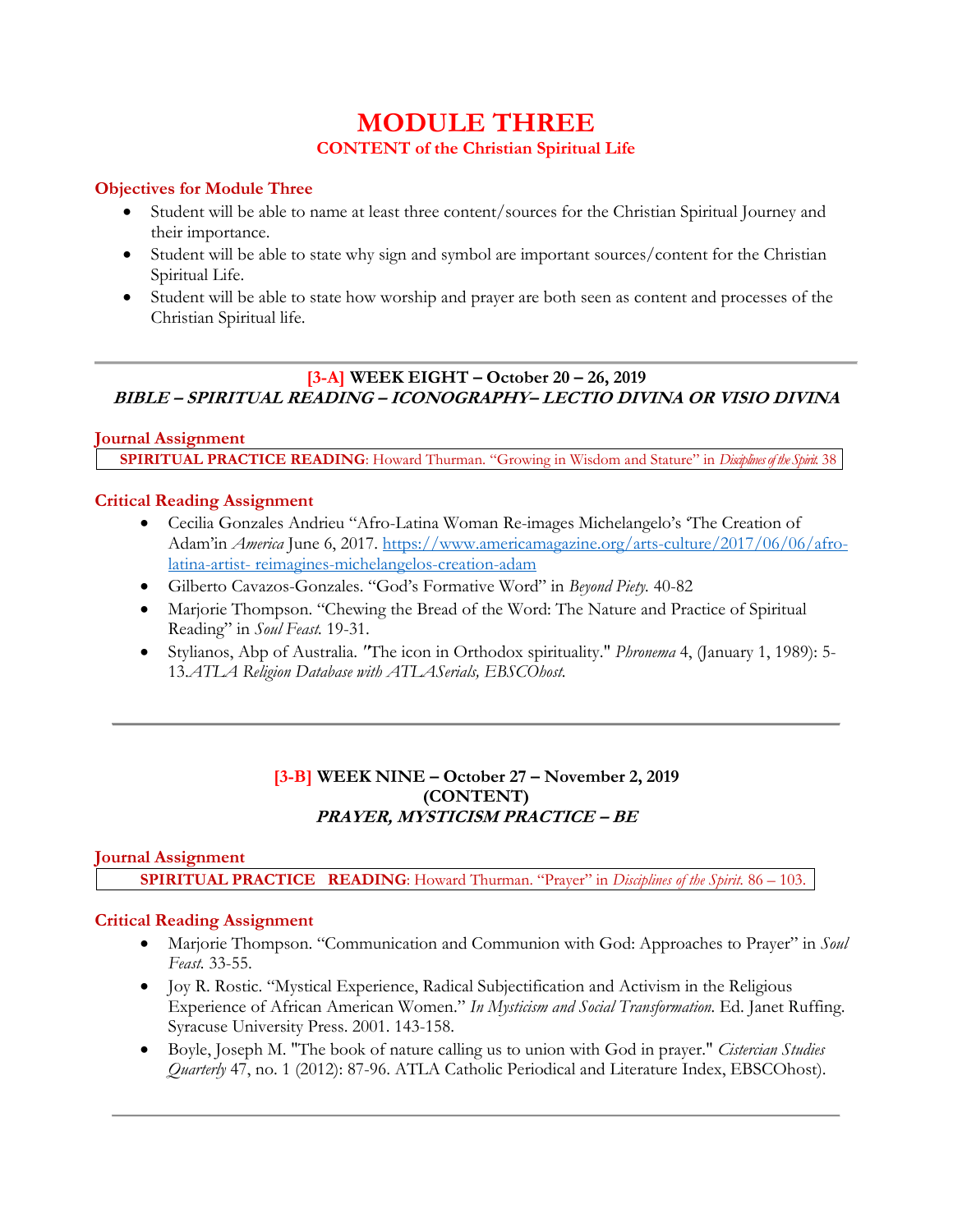# **[3-C] WEEK TEN – November 3 – 9, 2019 (CONTENT) WORSHIP/LITURGY/SIGN AND SYMBOL**

#### **Journal Assignment**

**SPIRITUAL PRACTICE READING**: Howard Thurman. "Suffering" in *Disciplines of the Spirit* 6 4 -75.

#### **Critical Reading Assignment**

- Marjorie Thompson. "Gathered in the Spirit: Our Common Worship" in *Soul Feast*. 57 73.
- Oduro, Thomas. "Symbolisms in African independent churches: aides to spirituality and spiritual formation." *Ogbomoso Journal of Theology* 16, no. 1 (January 1, 2011): 67-84. ATLA Religion Database with ATLASerials, EBSCOhost
- Gil Ostdiek. "Eucharist and Life" *Catholics on Call* online. July 21, 2011 [http://www.catholicsoncall.org/eucharist-and-life-part-1 \(](http://www.catholicsoncall.org/eucharist-and-life-part-1)accessed August 31, 2017)

#### **Writing Assignment:**

#3 Small Group Critical Reflection Discussion of readings from Module Three. Due on November 8

# **MODULE FOUR**

# **PROCESS of the Christian Spiritual Life**

#### **Objective:**

- Students will be able to articulate how scientific studies have shown the relationship between spiritual practice and the human body and experience.
- Student will be able to name those spiritual practices essential for the Christian Spiritual Life.
- Students will be able to identify the relationship between spiritual experience, spirituality and justice in the world.
- Student will be able to show the impact of regular spiritual practice on the journey of the Christian individual, specifically their own journey

#### **[4-A] WEEK ELEVEN - November 10 – 16, 2019 (PROCESS) PRACTICES**

#### **Journal Assignment**

**SPIRITUAL PRACTICE READING**: Howard Thurman. "Commitment" in *Disciplines of the Spirit*. 13-37.

#### **Critical Reading Assignment**

- Craig Dykstra and Dorothy C. Bass. "A Way of Thinking About a Way of Life" *Practicing Our Faith*.San Francisco. Jossey Bass, 1997, 2005.
- Wendy Wright. "Walking the Way" in *The Essentials of the Christian Spiritual Life.* 99 205.
- Margaret Thompson. "The Practice of Self-Emptying: Rediscovering the Fast." and "Of Conscience and Consciousness: Self-examination, Confession and Awareness" in *Soul Feast*. 75  $-106.$

#### **Choose One**

• Cavazos-González, Gilberto. "Shining a light on the new mysteries." *U.S. Catholic* 68, no. 10 (October 2003): 30-31. *ATLA Catholic Periodical and Literature Index*, EBSCO*host*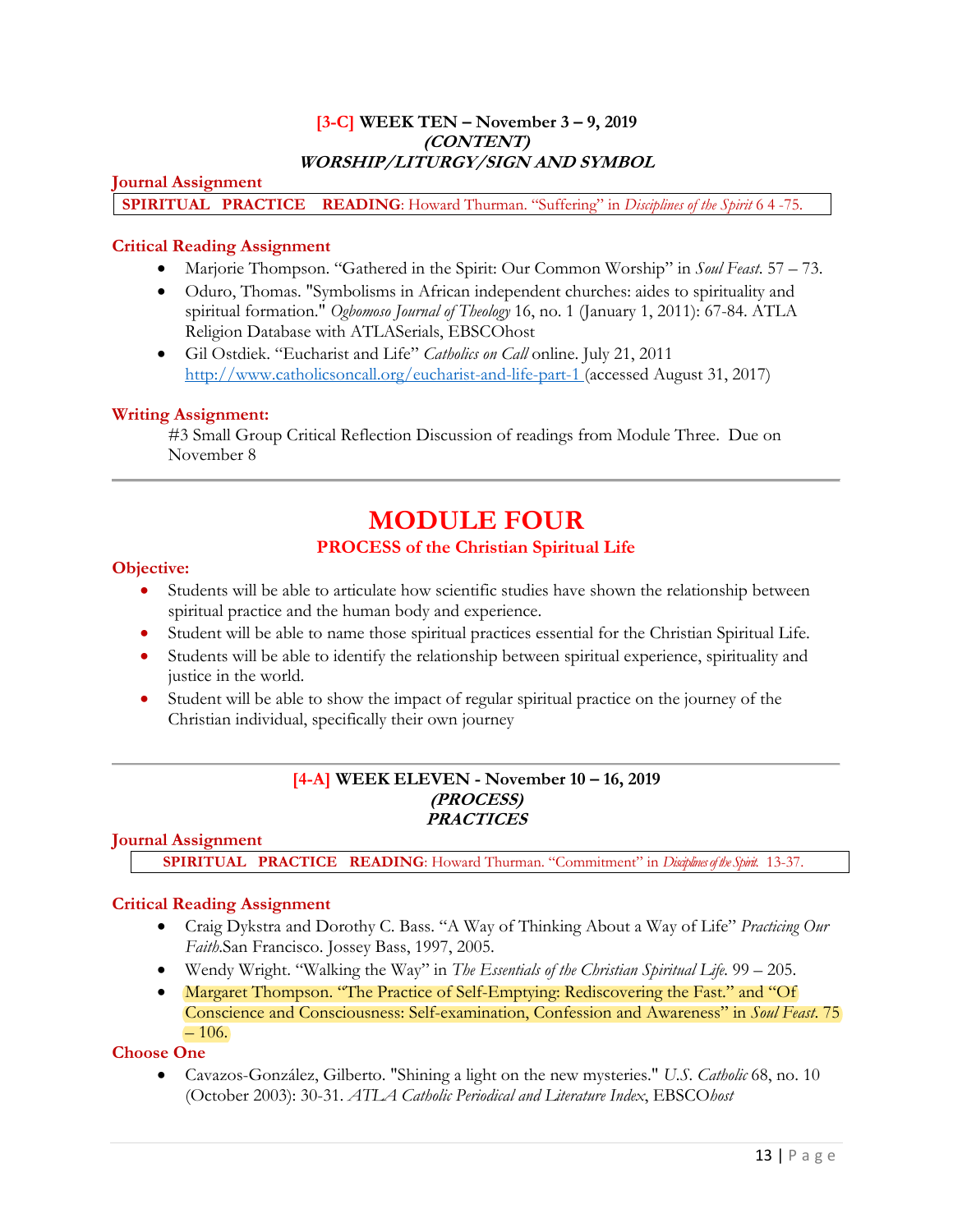http://ezproxy.ctu.edu:2048/login?url[=http://search.ebscohost.com/login.aspx?direct=true](http://search.ebscohost.com/login.aspx?direct=true&db=va) [&db=va](http://search.ebscohost.com/login.aspx?direct=true&db=va) h&AN=CPLI0000368532&scope=site

- McNaughton, Lynne. 2008. "'Because I walked it': pilgrimage as spiritual practice during life's transitions." Touchstone 26, no. 1: 35-44. ATLA Religion Database with ATLASerials, EBSCOhost (accessed September 2, 2017).
- M. Shawn Copeland. "Saying Yes and Saying No." *Practicing Our Faith.* Jossey Bass, 1997, 2005. Chapter 5.
- Tan, Jonathan Y. "Asian-American Marian devotions as ritual practice." *New Theology Review*  23, no. 3 (August 2010): 35-44. *ATLA Catholic Periodical and Literature Index*, EBSCO*host*

#### **[4-B] WEEK TWELVE – November 17 – 23, 2013 (PROCESS) SCIENCE and SPIRITUAL PRACTICE Journal Assignment**

**SPIRITUAL PRACTICE READING: Howard Thurman. "Reconciliation" Disciplines of the Spirit. 104-127.**

#### **Critical Reading Assignment**

Rupert Sheldrake. *Science and Spiritual Practice. Berkley, CA: Counterpoint. 2017.* 4 – 169.

#### **Writing Assignment**

Communal Prayer Experience Paper Due – November 22



# **[4-C] WEEK FOURTEEN – December 1 – 7, 2019 (PROCESS) JUSTICE, MINISTRY AND SPIRITUALITY PRACTICE – TBA**

#### **Critical Reading Assignment**

- Gilberto Cavazos-Gonzales. "Pillars of Liberating Spirituality" in *Beyond Piety*. 84 -106.
- Oduyoye, Mercy Amba. "The story of a circle." *Ecumenical Review* 53, no. 1 (January 1, 2001): 97-100. *ATLA Religion Database with ATLASerials*, EBSCO*host* (accessed September 9, 2013). Or Oduyoye, Mercy Amba. "Troubled But Not Destroyed." *Journal of The Interdenominational Theological Center* 26, no. 2 (March 1, 1999): 19-35. *ATLA Religion Database with ATLASerials*, EBSCO*host*
- Massingale, Bryan N. "Racism: A Spiritual Cataract that Limits Our Vision" (accessed September 1, 2017)[. https://www.ncronline.org/news/justice/fr-bryan-massingale-calls](https://www.ncronline.org/news/justice/fr-bryan-massingale-calls-racism-spiritual-cataract-limits-our-vision)[racism-spiritual-cataract-](https://www.ncronline.org/news/justice/fr-bryan-massingale-calls-racism-spiritual-cataract-limits-our-vision) [limits-our-vision](https://www.ncronline.org/news/justice/fr-bryan-massingale-calls-racism-spiritual-cataract-limits-our-vision) **and/or** "To Break Bread Together We Must End the Scandal of Hunger" in *U.S. Catholic Magazine.* June 2017. [http://www.uscatholic.org/articles/201706/break-bread-together-we-](http://www.uscatholic.org/articles/201706/break-bread-together-we-must-end-scandal-hunger-31029) [must-end-scandal](http://www.uscatholic.org/articles/201706/break-bread-together-we-must-end-scandal-hunger-31029)[hunger-31029 \(](http://www.uscatholic.org/articles/201706/break-bread-together-we-must-end-scandal-hunger-31029)accessed September 1, 2017) **or** "We Cannot Abandon Transgender Catholics" in *U.S. Catholic.* August 2016. [http://www.uscatholic.org/articles/201608/we-cannot-](http://www.uscatholic.org/articles/201608/we-cannot-abandon-transgender-catholics-30726)